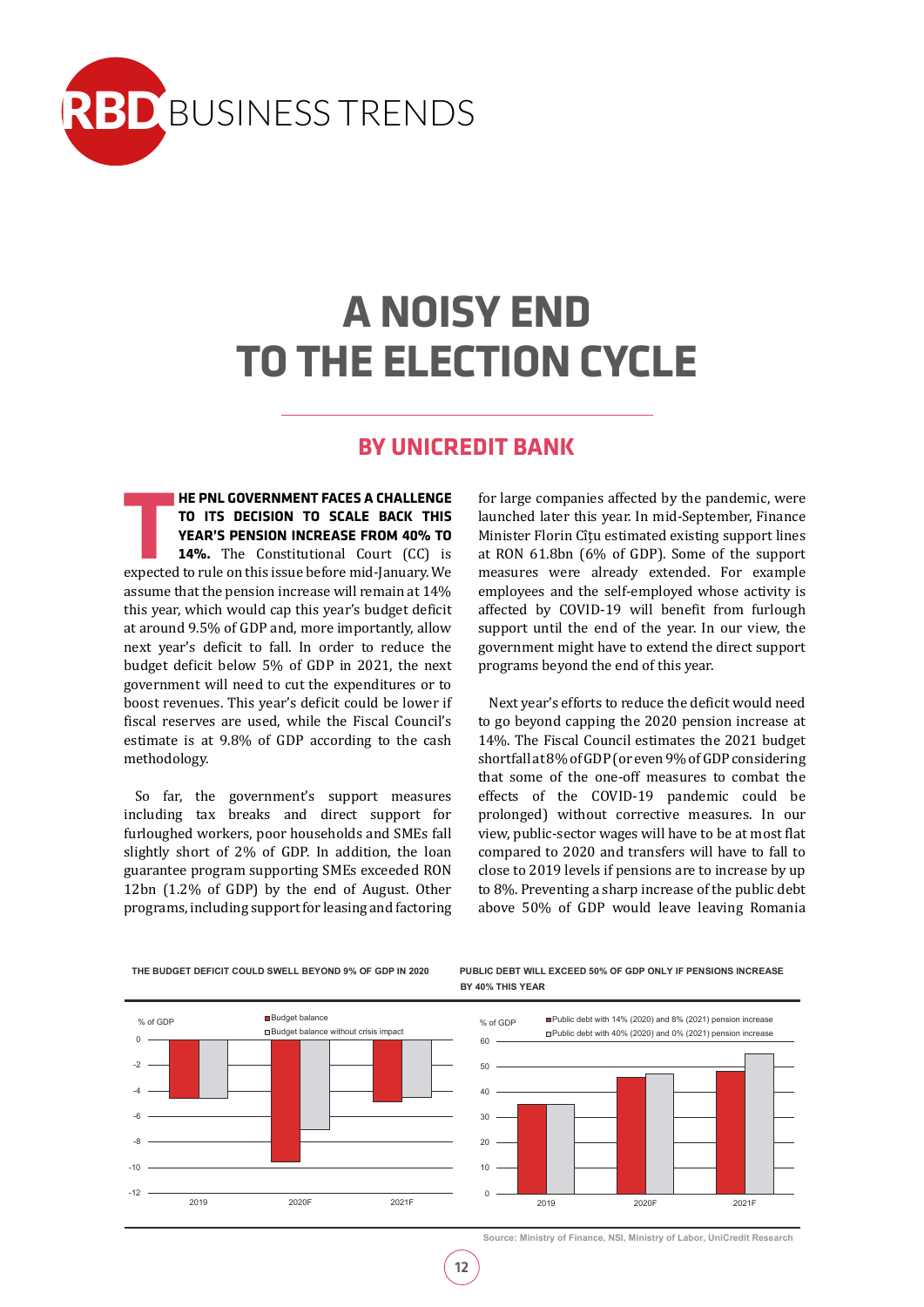

**DEFICIT**

#### **LOW-VALUE-ADDED SECTORS AND CAR MANUFACTURING STABLE EBB AS CAPITAL TRANSFERS OFFSET HIGHER TRADE PERFORMING WORST**

**Source: NBR, NSI, UniCredit Research**

## **MACROECONOMIC DATA AND FORECASTS**

|                                     | 2017   | 2018   | 2019             | 2020F   | 2021F  |
|-------------------------------------|--------|--------|------------------|---------|--------|
| GDP (EUR bn)                        | 187.8  | 204.7  | 223.3            | 213.8   | 224.5  |
| Population (mn)                     | 19.6   | 19.5   | 19.4             | 19.3    | 19.2   |
| GDP per capita (EUR)                | 9,560  | 10,478 | 11,504           | 11,067  | 11,669 |
| Real economy, change (%)            |        |        |                  |         |        |
| <b>GDP</b>                          | 7.1    | 4.4    | 4.1              | $-5.1$  | 4.0    |
| <b>Private Consumption</b>          | 10.0   | 7.3    | $\overline{5.9}$ | $-5.4$  | 3.2    |
| <b>Fixed Investment</b>             | 3.6    | $-1.2$ | 18.2             | $-1.0$  | 3.3    |
| <b>Public Consumption</b>           | 4.2    | 2.1    | 6.4              | 4.4     | 2.2    |
| Exports                             | 7.6    | 6.2    | 4.6              | $-10.3$ | 7.8    |
| Imports                             | 10.8   | 9.1    | 8.0              | $-7.7$  | 6.4    |
| Monthly wage, nominal (EUR)         | 724    | 965    | 1069             | 1115    | 1150   |
| Real wage, change (%)               | 13.0   | 29.7   | 8.9              | 3.3     | 2.2    |
| Unemployment rate (%)               | 4.9    | 4.2    | 3.9              | 5.2     | 5.6    |
| Fiscal accounts (% of GDP)          |        |        |                  |         |        |
| <b>Budget balance</b>               | $-2.6$ | $-2.9$ | $-4.3$           | $-9.5$  | $-4.9$ |
| Primary balance                     | $-1.4$ | $-1.5$ | $-3.2$           | $-8.0$  | $-3.4$ |
| Public debt                         | 35.1   | 34.7   | 35.2             | 45.9    | 48.4   |
| <b>External accounts</b>            |        |        |                  |         |        |
| Current account balance (EUR bn)    | $-5.2$ | $-9.0$ | $-10.2$          | $-9.7$  | $-9.6$ |
| Current account balance/GDP (%)     | $-2.8$ | $-4.4$ | $-4.6$           | $-4.5$  | $-4.3$ |
| Extended basic balance/GDP (%)      | 0.9    | $-1.1$ | $-1.2$           | $-2.0$  | $-1.5$ |
| Net FDI (% of GDP)                  | 2.6    | 2.4    | 2.4              | 0.7     | 1.4    |
| Gross foreign debt (% of GDP)       | 36.5   | 33.4   | 33.0             | 37.8    | 40.8   |
| FX reserves (EUR bn)                | 33.5   | 33.1   | 32.9             | 34.1    | 36.4   |
| Months of imports, goods & services | 4.8    | 4.3    | 4.0              | 4.7     | 4.5    |
| Inflation/Monetary/FX               |        |        |                  |         |        |
| CPI (pavg)                          | 1.3    | 4.6    | 3.8              | 2.8     | 2.9    |
| CPI (eop)                           | 3.3    | 3.3    | 4.0              | 2.6     | 3.1    |
| Central bank target                 | 2.50   | 2.50   | 2.50             | 2.50    | 2.50   |
| Central bank reference rate (eop)   | 1.75   | 2.50   | 2.50             | 1.25    | 1.00   |
| 3M money market rate (Dec avg)      | 2.13   | 3.05   | 3.12             | 1.53    | 1.25   |
| <b>USDRON</b> (eop)                 | 3.89   | 4.07   | 4.26             | 3.98    | 3.87   |
| EURRON (eop)                        | 4.66   | 4.66   | 4.78             | 4.85    | 4.95   |
| <b>USDRON</b> (pavg)                | 4.05   | 3.94   | 4.24             | 4.23    | 3.96   |
| EURRON (pavg)                       | 4.57   | 4.65   | 4.75             | 4.83    | 4.93   |